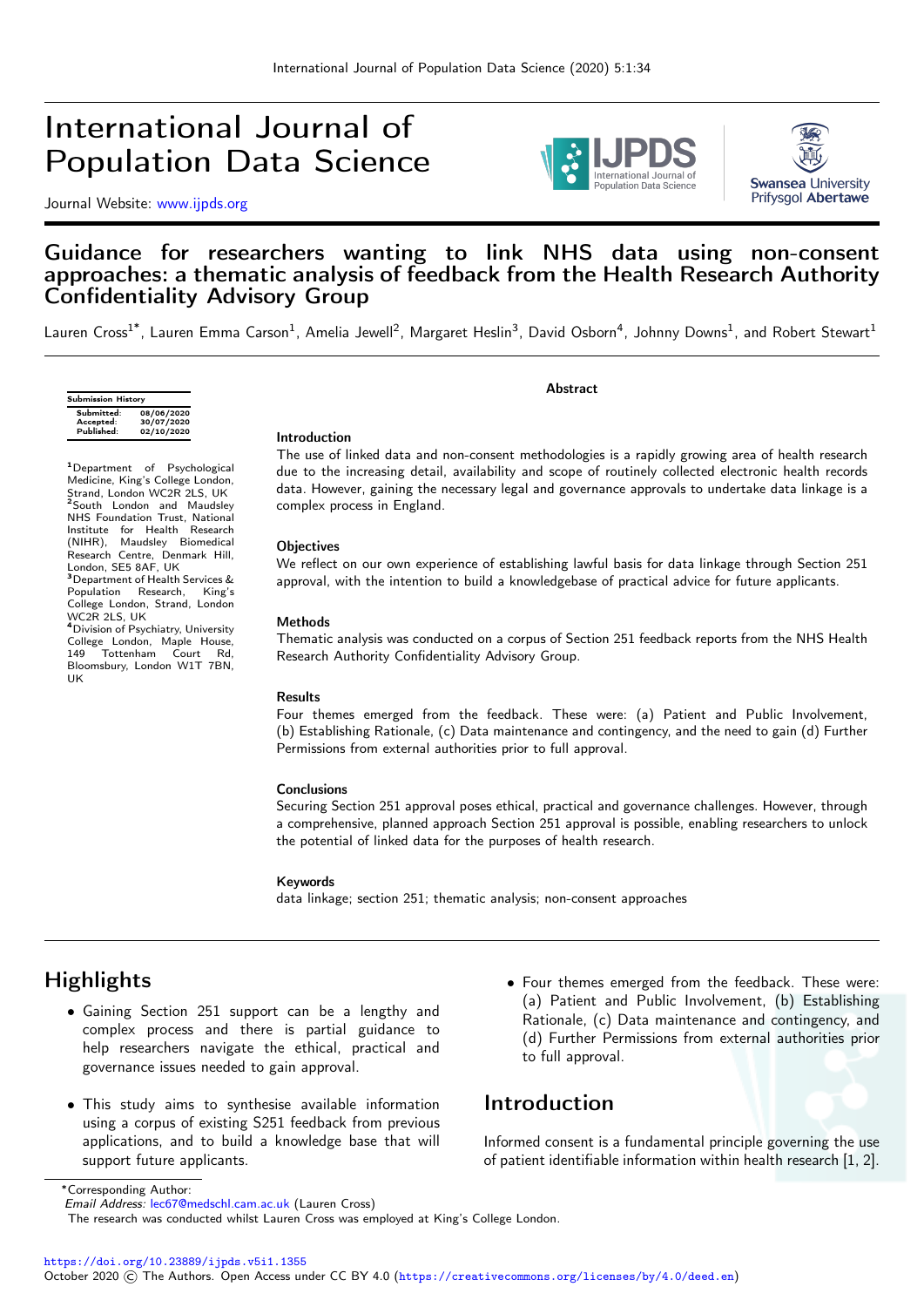It is recognised, however, that there are situations where gaining informed consent may undermine the ability to conduct research in the public interest. Consent requirements can cause systematic response biases leading to unrepresentative samples which challenge the validity of research findings, and possible over or underestimation of risk-outcome effects [\[3\]](#page-6-2). In addition, large scale participant recruitment and measurement of research variables can simply prove too costly for participants and research funders to sustain using conventional cohort methodologies [\[4\]](#page-6-3).

In England and Wales, Section 251 (S251) of the NHS Act 2006 provides statutory power to allow NHS patient identifiable information needed to support essential research activity to be used without individuals' consent. Following approval, patient identifiable information can be transferred without breach of common law duty of confidentiality, enabling novel large-scale research which might not be appropriate or achievable using traditional consented approaches. Recent examples of using linked psychiatric electronic health records linking with external data sources include health services research studies examining acute hospital admission patterns in patients with severe mental illness [\[5\]](#page-6-4), falls and fractures in people with severe mental illness [\[6\]](#page-7-0), and school absence patterns in young people receiving specialist mental health care [\[7\]](#page-7-1).

Although S251 can facilitate large data resources, and highly powered large-scale research studies, it is essential that applications are approached carefully and responsibly. Securing the correct approvals for data linkage can be a lengthy and complex process in England [\[8\]](#page-7-2). Application guidance is limited, and although some application guidance is provided it is not always in a user-friendly format and genuine insight is often gained through a 'trial-and-error' basis. The aim of this study was to synthesise available information using a corpus of existing S251 feedback from previous applications for approval, and to build a knowledge base that will to support future applicants. It should also be noted that the common shorthand "S251 approval" is not an accurate representation of the process discussed in this analysis. Approval is given under the Health Service (Control of Patient Information) Regulations 2002, and S251 NHS Act 2006 creates the authority for these Regulations.

This review has been conducted as part of King's College London's (KCL) Medical Research Council Pathfinder programme (MC PC 17214) to replicate and facilitate mental health electronic records data linkages with the intention of creating a national network of linked data. To our knowledge, it is the first study of its kind.

## Methods

Information were gathered from a corpus of nine documents related to research applications to link data for research including: four Confidentiality Advice Team (CAT) feedback forms and five Confidentiality Advisory Group (CAG) outcome letters from S251 applications. The CAG offer independent and expert advice on S251 approval to the Health Research Authority and Secretary of State for Health, whereas the CAT provides pre-application assessment prior to formal scrutiny by the CAG. Not all study applications are reviewed by the CAT team. Therefore, one application had an outcome letter but did not have a CAT feedback form.

All research applications were made by, or in collaboration with<sup>\*</sup>, the South London and Maudsley NHS Foundation Trust (SLaM) issued between May 2017 and July 2019. Two applications (Documents 1–4) were made prior to, and three applications after The Data Protection Act 2018.

SLaM is a large mental health Trust covering a geographic catchment of four London boroughs (Lambeth, Southwark, Lewisham, and Croydon) and a diverse population of around 1.2 million residents. It is the main provider of comprehensive adult mental health care to its catchment area population, as well as providing prison in-reach and a number of national specialist services. SLaM has an extensive track record in data linkage, developing means and expertise to derive research output from linked electronic mental health records through the Maudsley Biomedical Research Centre (established with NIHR funding in 2007) and longstanding partnerships with King's College London.

The S251 research applications included in this review sought approval to link electronic mental health records data to a variety of existing health and non-health administrative data resources including: Department for Work & Pensions employment and benefits data, maternity and neonatal/paediatric electronic health records data, Children and Family Court Advisory and Support Service data around care proceedings, Hospital Episode Statistics data concerning physical health, and HIV and AIDS electronic health record data. All Trusts and bodies have been anonymised within the text to retain anonymity.

Data was analysed using thematic analysis (Braun, 2012) and coded using NVivo software. The thematic analysis involved 5 key steps: i) familiarisation with the data, through repeated readings of the transcripts during which thoughts and potential codes were noted; ii) generation of initial codes, through intense open-coding of data to generate an initial coding frame based on thematic categories rooted in the data; iii) identification of themes, through a detailed review of the coding frame to sort codes in to potential themes; vi) review of themes, through refinement of the developing themes; v) definition and refinement of themes, through detailed exploration of relationships within and between codes, merging and pruning of codes, and revision of thematic definitions [\[9\]](#page-7-3). Applications were initially coded by one researcher (LC). Findings and emerging themes were tested for validity through one to one and group discussions with the interdisciplinary team of co-authors, who have backgrounds in data science, clinical epidemiology and NHS information governance. This was done through team discussion rather than independent cross-referencing as the documentation had previously been reviewed by all team members. Further, this analysis is unusual as documentation, rather than participant interview transcripts, were analysed.

## Results

Of the five applications submitted, four were provisionally supported and one outcome deferred (although supported

<span id="page-1-0"></span><sup>∗</sup>One application was submitted by SLaM on behalf of another NHS mental health trust.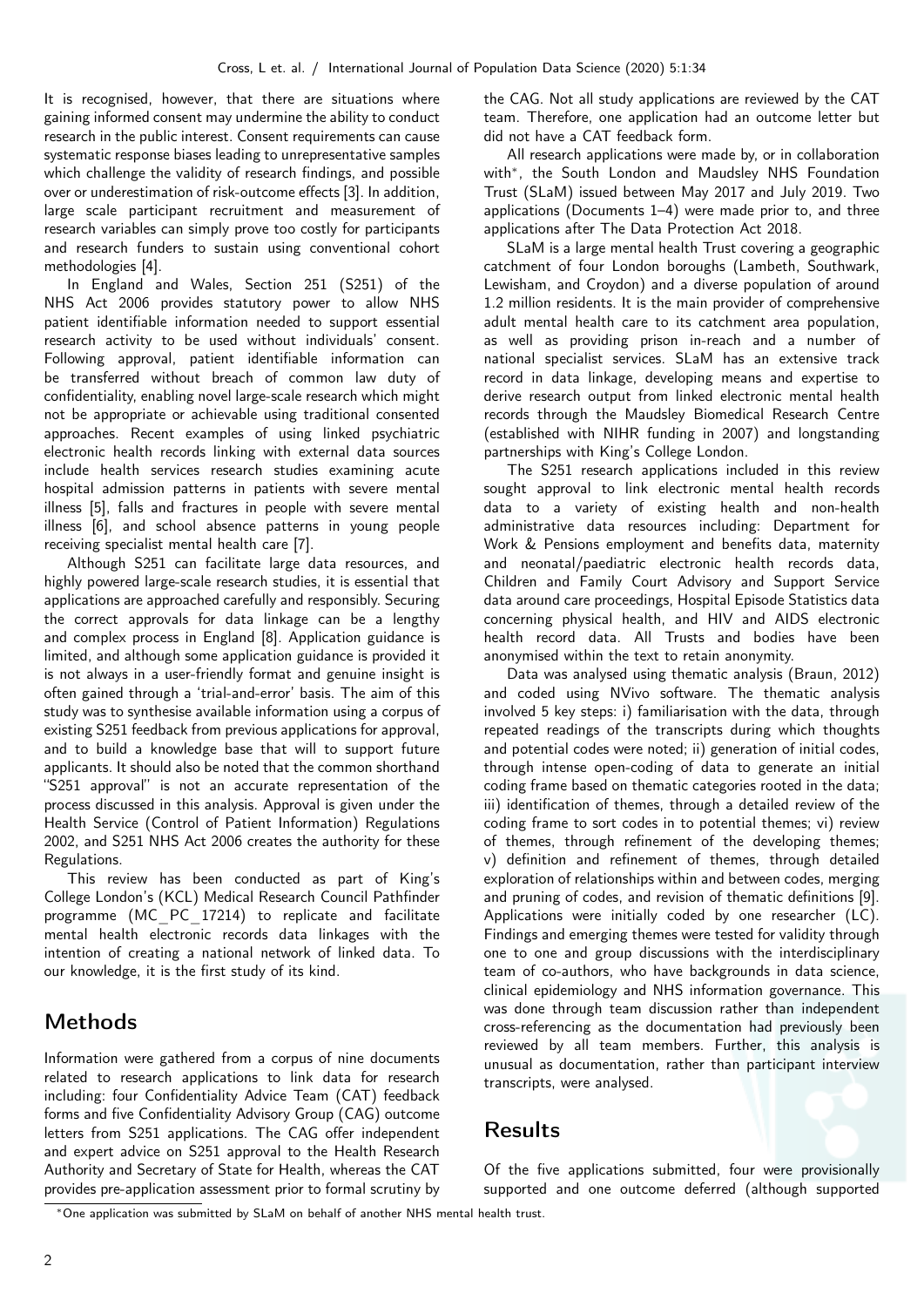in principle). Four themes emerged from the feedback given by the CAT and CAG. These were: (a) Patient and Public Involvement, (b) Establishing Rationale, (c) Data maintenance and contingency, (d) Further permissions (See Table [1\)](#page-2-0). In addition, ideas concerning clarity, consistency and detail were evident across all themes within the text.

### Patient and Public Involvement (PPI)

The importance of engagement with patients was one of the most predominant themes within the feedback, and explicitly stated to be "considered an important factor" in more recent outcome letters (e.g. Document 4, P4, L39). Within this theme four sub-themes were present, highlighting that patient engagement work should be: embedded, evidenced, targeted and accessible.

#### Embedded

Analysis of the text highlights that PPI work should be present throughout the research cycle "members acknowledged that this group had been consulted in the design phase of the project and would continue to be engaged with as the project progressed, which was commended" (Document 5, P4, L20). The emphasis here was on an approach to PPI that was beyond tokenistic, forming an integral part of the research schedule and strategy. In particular, there appeared to be two phases of the research cycle in which PPI is viewed as of importance.

First, during the initial stages (prior to linkage) the CAG expected methodological consideration from service users "feedback from the planned activity would also need to be reported to understand the views of this cohort in relation to the proposal" (Document 3, P5, L30); and specific focus on the use of patient identifiable information during the linkage process "further information would be required in this area to confirm that the service user group understood that the proposed linkage would involve the disclosure of confidential patient information to another organisation" (Document 5, P5, L9).

Second, the CAG required the development of information materials to raise the profile of a potential linked database highlighting its use for research activities once the intended linkage is complete. This includes informing patients and the public about how their data is being used, and importantly the opportunity and tools to object (opt-out) "The Group was satisfied that the patient notifications and dissent mechanisms offered were appropriate and adequate for the project" (Document 5, P4, L40). Such information needs to be released with enough time ahead of the linkage to allow a "specific time period for meaningful opt-out" (Document 1, P3, L27).

The CAG strongly endorsed channels and mechanisms for dissent or opt-out to remain up-to-date and clearly communicated to the public. Applications without clear optout / dissent mechanisms were asked to be amended "It was commented that the posters should be revised to include information around patient opt-out" (Document 4, P5, L11). Such communication can, however, be successfully achieved through a number of different channels including: publicfacing websites, posters and leaflet materials containing clear guidance regarding notification and dissent.

All of the applications relied on local opt-out mechanisms, however as the NHS national opt-out scheme (whereby, in the UK, any patient can opt out of their NHS data being used for secondary purposes now or in the future) becomes mandatory [\[10\]](#page-7-4), future applications will have to consider both national and local governance systems to enable sufficient notification and dissent.

#### Evidenced

It was clear from the text that evidence of PPI work needs to be explicit and contained within the appendices of an application. Where detail was not provided, or documents were missing, this was requested "this poster had not been included in the submission. CAG asked that it was provided" (Document1, P4, L40), although draft forms and intended updates were deemed acceptable evidence. This means that communication materials do not have to be already approved and in circulation prior to application.

As previously highlighted, in the context of service user groups, the CAG were interested in clear and explicit confirmation of the acceptability of use of patient identifiable data during the linkage process. We illustrate this, below from the PPI minutes which were submitted to, and

| <b>Themes</b>                                             |
|-----------------------------------------------------------|
| 1. Patients and Public Involvement (PPI)                  |
| Subthemes:                                                |
| a) Embedded                                               |
| b) Evidenced                                              |
| c) Targeted                                               |
| d) Accessible                                             |
| 2. Establishing rationale                                 |
| Subthemes:                                                |
| a) Establishing appropriate grounds                       |
| b) Establishing appropriate and proportionate use of data |
| 3. Data maintenance and contingency                       |
| 4. Further permissions                                    |

<span id="page-2-0"></span>Table 1: Summary table of themes and subthemes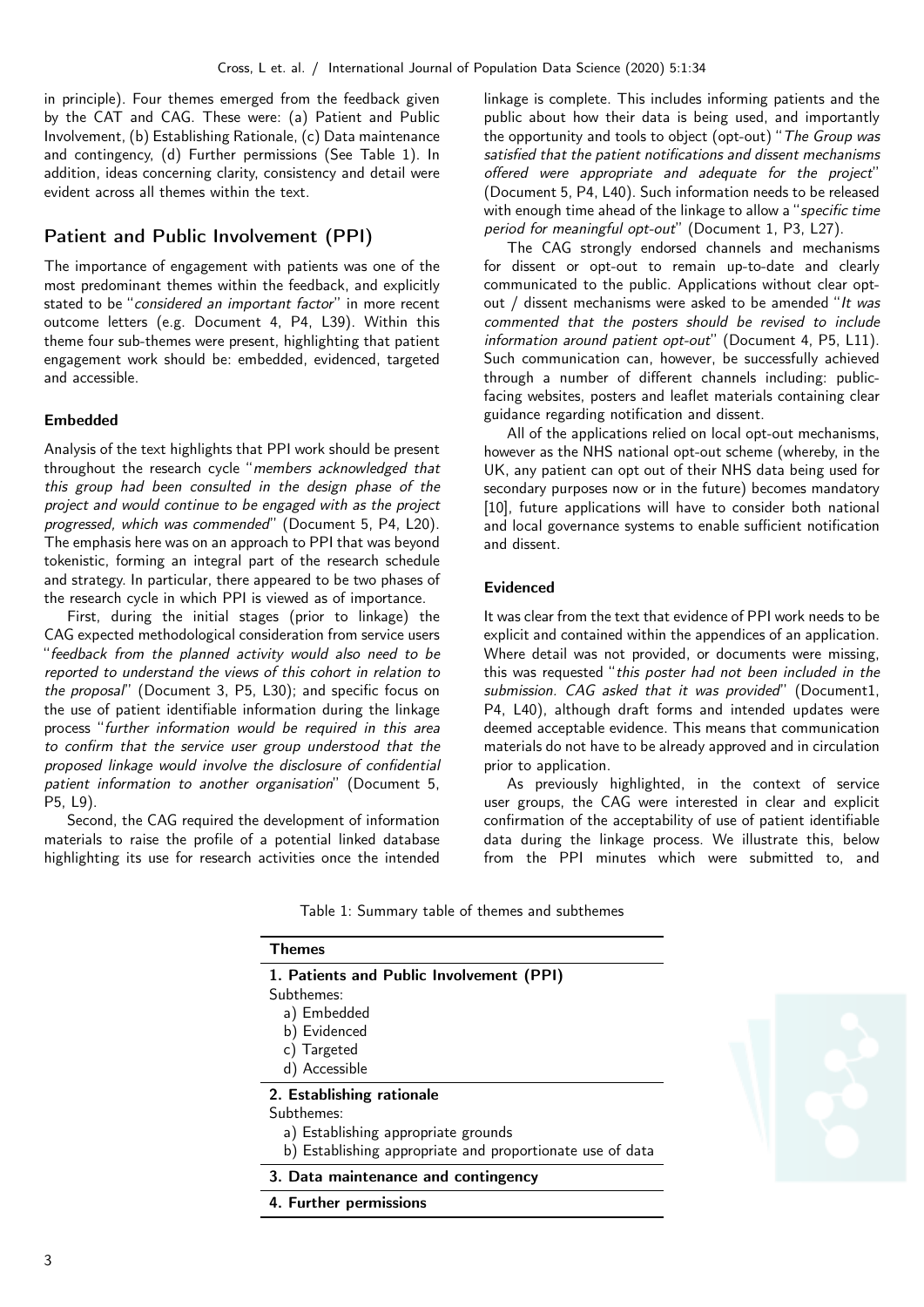subsequently commented on by the CAG within the feedback: "[The researcher] described the process of the linkage and emphasised that although the linkage uses identifiers like name and date of birth, no health data leaves SLaM and health data is only available to researchers once identifiers have been removed and the linkage is complete" (Document 10, P2, L10). "Group feedback: Linkage process – No comments. Everyone happy with proposed process" (Document 10, P2, L29). Therefore, it is important that applicants approaching PPI work with service users, incorporate explicit questioning and careful minute-taking of this to support their S251 application.

#### **Targeted**

Feedback from the CAT and CAG highlighted that, in order for PPI work to be meaningful, it needed to be project-specific and discussed with those who were likely data subjects "it is unclear from the detail provided whether there has been any specific engagement involving patients with [the specific disorder]" (Document 6, P2, L20). In addition, it requires targeted communication pathways "The project was relying on the established communications strategy for the [research database] within [NHS Trust 1] as the project notification and dissent mechanism. Members agreed that, due to the sensitivities around the information which would be linked for the project, specific information should be displayed on the CRIS website, to enable a project-specific objection mechanism to be operated" (Document 3, P5, L35).

#### Accessible

Analysis revealed that a sensitive approach to PPI is required, with information accessible to all users. First, it is important that any information is easily found and acted upon by patients and the public "The Group was of the opinion that the patient's right to opt-out was ... difficult to locate when reviewing the information online" (Document 2, P5, L27). This is inclusive of control groups where the intention is to use individual-level data "The Group agreed that the control group needed to be informed about the study and given the opportunity to dissent, unless the data was available only in aggregated form" (Document 1, P5, L3). Accessing control groups from the general population who do not use mental health services is acknowledged as challenging; however, efforts should be made to explore existing engagement pathways already in operation for the administrative database intended to be linked.

Moreover, a variety of communication mechanisms were recommended in order to maximise information promotion and response pathways "when offering dissenting options to patients, it was preferred that a number of communication modes are provided, i.e. telephone, email and postal" (Document 4, P5, L11). Therefore, applicants should aim to develop a range of different mechanisms and formats to deliver information to patients and the public. Notably, social media was only briefly mentioned within one document (Document 9, P2, L18); therefore, given the increasing use of digital tools within the public domain [\[11\]](#page-7-5), this is a potentially under-used (or at least under-acknowledged) resource within PPI work for S251 approval. However, it is acknowledged that the use

of digital tools for PPI work has its own biases as certain community groups may have limited access to these platforms to provide their feedback.

Finally, clarity of information was highlighted as a central characteristic of successful PPI work. Patients and the public should not only have access to information, but it should be written in a digestible format for a non-expert reader "members also commented that the information should clearly explain the governance arrangements for the project, to ensure that it was clear that identifiable information would only be used to facilitate linkage between the data sources and advise that analysis would be undertaken on an anonymised dataset" (Document 3, P6, L4). This is essential as patients need knowledge to make an informed opinion as to whether they wish to dissent or disagree with the linkage. Applicants should aim to include plain English summaries of all technical aspects of the data linkage and access arrangements to interpret and explain text as appropriate. This will promote understanding and is essential when presenting to service user groups, and designing promotional material. However, there are other challenges for undertaking meaningful PPI including time constraints and financial implications [\[12\]](#page-7-6). These issues can potentially be overcome through the use of pre-existing PPI networks.

### Establishing rationale

The second most predominant theme within the documents and feedback from the CAG was the need to justify research and methodological rationale for projects. Given the potential sensitivity and nature of S251 as a mechanism for allowing data use without individual consent, it was not surprising that identifying need and establishing a clear project framework was a key concern for those granting approval. This was captured within the text through the themes of justification of appropriate: grounds, use of data, and security protocol.

### Establishing appropriate grounds

One of the more important aspects of securing authorisation from the CAG was establishing a lawful basis for S251 approval. This means that applicants should be able to justify that a) the purpose of the project is for medical research and in the public interest, and b) the proposed methodology is appropriate and proportionate to the study objectives. These principles are aligned to the Data Protection Act (DPA) 1998 & 2018.

This was most effectively achieved in applications through explicit mention that certain GDPR exception conditions have been met. For example, "In terms of Schedule 3, we consider that Condition 8 has been met.  $(1)$  The processing is necessary for medical purposes and is undertaken by- (a) a health professional, or (b) a person who in the circumstances owes a duty of confidentiality which is equivalent to that which would arise if that person were a health professional. (2) In this paragraph "medical purposes" includes the purposes of preventative medicine, medical diagnosis, medical research, the provision of care and treatment and the management of healthcare services" (Document 8, P2, L34), accompanied by sound academic justification "members noted that the applicants have provided a number of sound justifications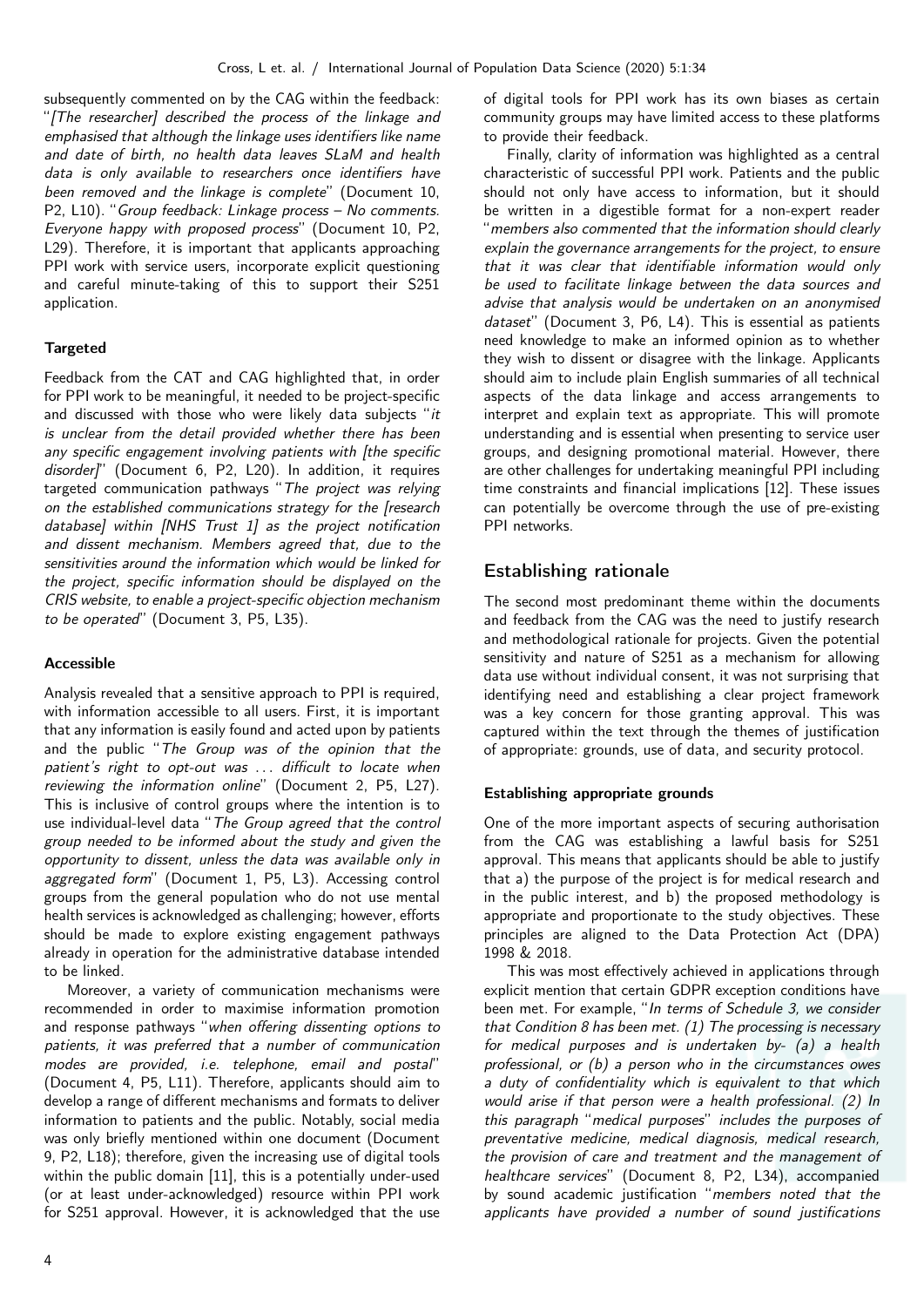which supported the requirement for research in order to gain a better understanding of the mental health needs of mothers" (Document 3, P3, L13). Applicants are thus expected to pair a research rationale with meeting specific conditions of the DPA in order to clearly identify that the proposal is appropriate for medical purpose.

Regarding justification for non-consent methodologies, sample size and bias were the most referenced arguments. In the context of sample, the CAG were receptive to the notion that in cases where the target population was of a considerable size it would not be practical nor possible to capture the entire population through traditional methodologies. Furthermore, there was acknowledgement that attempts to recruit participants de novo could incur biases leading to groups who are harder to reach being systematically excluded from the analyses. This is particularly relevant to mental health research, where those who have greater need and complex clinical and social comorbidities are less likely to be represented in traditional research.

#### Establishing appropriate and proportionate use of data

The CAG requested clear and concise detail on exactly which data were being requested. This encompassed explicit detail on the scope: "Will a retrospective cohort be included within the database (i.e. back to 2005 at NHS Trust 2 and 2014 at NHS Trust 3 when BadgerNet was introduced)? If so, provide further details of this cohort" (Document 8, P1, L17); and the size of the cohort "*Clarify the anticipated size of* the patient cohort to be included in the database (mothers and babies)" (Document 8, P1, L20). This attention to detail enables the CAG to establish exactly what the linkage will look like, and the information available to researchers. However, the rationale behind why sensitive information is necessary is also important "Part B Q4 – states that date of death is required for analysis- provide clarification around why this is required... (Document 9, P2, L12). Therefore, those applying for S251 approval should be able to justify not only precisely which data they wish to be linked, but how it will be used. This reflects a clear concern that data are to be used appropriately: "confirm that patients' country of birth will be used for linkage purposes only and not included in the analysis of the data" (Document 1, P6, L16).

#### Justifying appropriate security protocol

Security of procedures and personnel was an essential component of securing S251 approval. For example, data transfer along a secure pipeline was also cited as important: "Clarify how and to who data will be transferred" (Document 9, P1, L20). This should be explicit "patient identifiers will be sent via an N3 connection" (Document 9, P1, L29); and adhere to a secure transfer protocol (a system in which data are accessed, managed and transferred via an assured data pipeline).

Furthermore, all sites involved in the data linkage process (whether processing or hosting) require adequate demonstration of security adherence. It was a requirement of all applicants to achieve a grading of 'standards met' on the NHS Data Security and Protection (previously Information Governance) Toolkit submission (NHS Digital, 2019) to evidence internal data storage and access procedures, and to promote legitimate and safe use of data. For example, "Specific Conditions of Support (Provisional). . . 2. Confirmation provided from the IG Delivery Team at Health Organisation 1 to the CAG that the relevant Data Security and Protection Toolkit (DSPT) submission(s) has achieved the 'Standards Met' threshold. See section below titled 'security assurance requirements' for further information." (Document 6, P6, L24).

The CAG also emphasised the importance of ensuring all personnel handling data had appropriate clearance, typically contractual agreements were used to evidence compliance "This honorary contract ensures that all individuals working on the data have a duty of confidentiality" (Document 8, P2, L34). This provides assurance that all personnel uphold security standards and the duty of confidentiality and care.

In particular, as they have temporary access to Patient Identifiable Information (PII), there were concerns regarding the specifics of personnel conducting the matching "It states that NHS Trust 1 identifiers will be transferred to a named member of staff at the non-health governmental department who will conduct the matching of identifiers; however, later in the form (Part B, Q3) it states that identifiers will be accessed by a small informatics team at the DWP. Clarify how and to who data will be transferred and who will have access to this identifiable information held at DWP for linkage" (Document 9, P1, L15). Applicants for S251 approval should therefore have a clear and evidenced policy and approval procedure to ensure that all staff handling data (either at point of linkage or analysis) do so appropriately and with care. Furthermore, due to the sensitive nature of data linkage, keeping the number of individuals involved in handling matching proceedings to a minimum, and being able to explicitly name such individuals, will strengthen applications. This acts to minimise the scope for data misuse and ensures accountability for any security breaches.

### Data maintenance and contingency

A small but noticeable theme from the feedback text highlights the importance of legacy planning for the future of the database once linkage is complete. This was cited as needing to include fiscal and human resources to support data management "it was unclear what would happen to the study data if the additional funding was not received" (Document 4, P4, L17); to identify a clear time-line "Clarify how long the request for support is anticipated to last" (Document 9, P1, L11); and to clarify an exit strategy, as appropriate: "Can you confirm the intended exit strategy from support under the Regulations- i.e. will Health organisation 1 be destroying the file including confidential patient information, and the timeframe for this" (Document 7, P3, L15). Therefore, it is important that researchers carefully consider the maintenance and legacy of the database after its creation. Having a clear picture of what will happen next, and explicitly when confidential data will be destroyed (and by whom) is essential.

### Further permissions

This is an acknowledgement that S251 is only one part of the process and additional permissions are required to signify approval prior to sign-off. In the UK, as stated in Regulation 5 of the Health Service (Control of Patient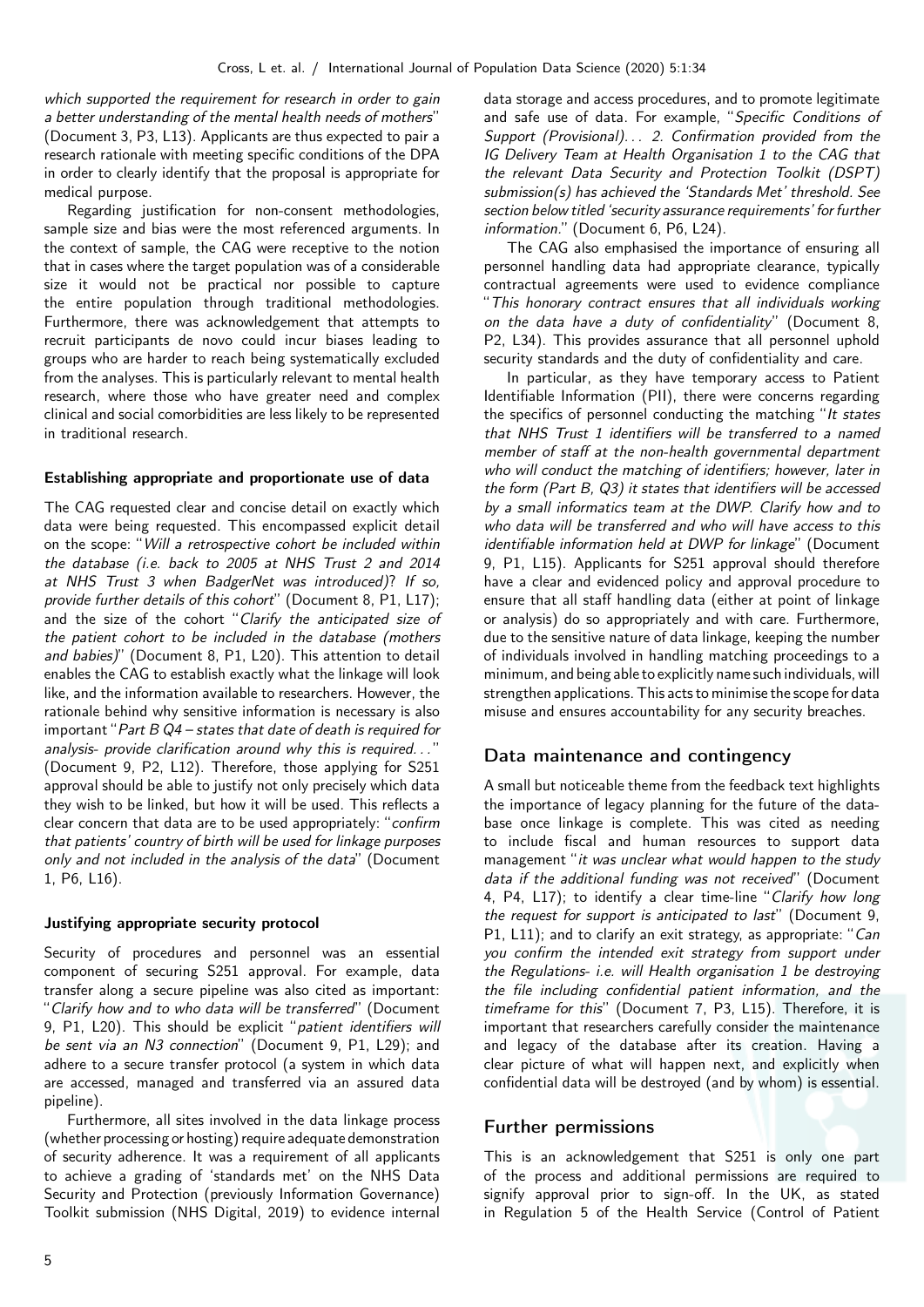Information) Regulations 2002, approval of an NHS Research Ethics Committee (REC) is a requirement for confidential patient information processed under the Regulations for medical research. Therefore, NHS REC approval is an essential requirement to permit research involving NHS patients, and those in social care, and ensure the research is independently reviewed against an ethical framework. Applicants should note that S251 can be granted pending REC approval, therefore it is possible to secure provisional S251 approval before REC approval is in place.

In addition, Caldicott approval was included within supporting documentation of all applications in the form of a signed letter. Caldicott Approval refers to permissions granted by the Caldicott Guardian. Caldicott Guardians are typically a senior member of staff within a health or social care organisation, tasked with ensuring personal information about those who use its services is used legally, ethically and appropriately in order to maintain confidentiality [\[13\]](#page-7-7). However, it only provides governance assurance for health data. There are no Caldicott equivalents for administrative non-health data (for example a linkage with the Department for Education's National Pupil Database, which comprises school's data), and whilst additional approval is sought from non-health authorities by the CAG there doesn't appear to be a consistent gold standard as to which form approval should take.

## **Discussion**

The aim of this study was to summarise feedback from the NHS Health Research Authority Confidentiality Advisory Group on S251 applications in England. To our knowledge, this is the first exploration of its kind, providing valuable insights to support future applicants wanting to use routinely collected, linked NHS data for the purpose of research.

From the findings we derive the following recommendations for future S251 applications:

- 1. Applicants should undertake substantial PPI work prior to application, and continue to engage with patients and the public throughout the research cycle. This should be comprehensive, project-focused and broadly accessible to both service users and control groups. Particular efforts should be made to engage with those whose data will be used, and to communicate opt-out procedures.
- 2. Careful and clear documentation of PPI work should be included in appendices to support the application. As well as views on the rationale for the proposed linkage and its intended use, applicants should carefully evidence explicit confirmation of patients giving methodological approval for the use of patient identifiable information within the linkage process as well as notification and dissent mechanisms within data-base promotion materials.
- 3. Applicants should build a strong case, rooted in evidence, that S251 approval is appropriate and indeed necessary. Where GDPR conditions have been met, this should be explicitly stated to establish a legal basis for deviating from common law duty of confidentiality.
- 4. Applicants should carefully consider security when putting together proposals. This should be inclusive of both technical and human factors. As such, applicants should seek to go beyond following the 'letter of the law' but embed protocols to exceed this- facilitating robust security procedures to protect patient identifiable information and sensitive data.
- 5. Applicants should establish a legacy for the maintenance of the linked database in terms of finances and data management, and an exit strategy for the secure destruction of identifiable data within a suitable timeframe.
- 6. Applicants should not rely on the S251 in isolation in order to satisfy legal requirements to link data. Approval should also be sought from additional authorities (including gaining REC and Caldicott assurance) to permit appropriate and safe use of health data and associated linkages to other data sources.
- 7. Finally, careful attention to detail is necessary for a successful S251 application.

As far as we are aware, there is no academic literature on this topic. This makes it difficult to verify findings, although our experiences and recommendations are similar to those given by the CAG [\[14\]](#page-7-8). However, our analysis is novel in providing a practical framework to assist in interpreting guidance and supplementing advice provided by the CAG. As identified by our analysis, the CAG advice highlights the need for proportionate PPI. This includes engaging patients and public where feasible and providing clear object and dissent mechanisms. However, the CAG does not provide specific details on how to achieve this in practice. Similarly, establishing rationale is also a prominent theme identified within both our analysis and advice provided by the CAG. This highlights that applicants will need to satisfy the legal requirements established under S251; medical purposes, participant consent unable to be reasonably sought, the proposed research is in the public interest, and no reasonable alternative. As in the context of PPI, the CAG does not however provide detail on what may be considered reasonable or indeed appropriate and proportionate use of data beyond minimizing the identifiers requested for linkage. Furthermore, establishing security protocol is a theme present both within our analysis and guidance provided by the CAG. Whilst the CAG's advice largely focuses on human resource aspects of data security including contractual obligation detailed within our analysis, an interesting piece of practical advice highlighted within the CAG's guidance but omitted from our analysis, is the preference for a third party to undertaking the data linkage utilizing pseudonyms or a data-linkage key. However, there is no further detail provided regarding specific technical security standards deemed acceptable for accessing confidential patient information for the purpose of research within the CAG's standardized advice pages beyond validation through IG toolkits.

Our major themes, data maintenance and contingency, and further permissions were also consistent with CAG published advice. As in our analysis, the CAG outlines the need to consider the legacy of the data and putting in steps to withdraw support and highlight the need for additional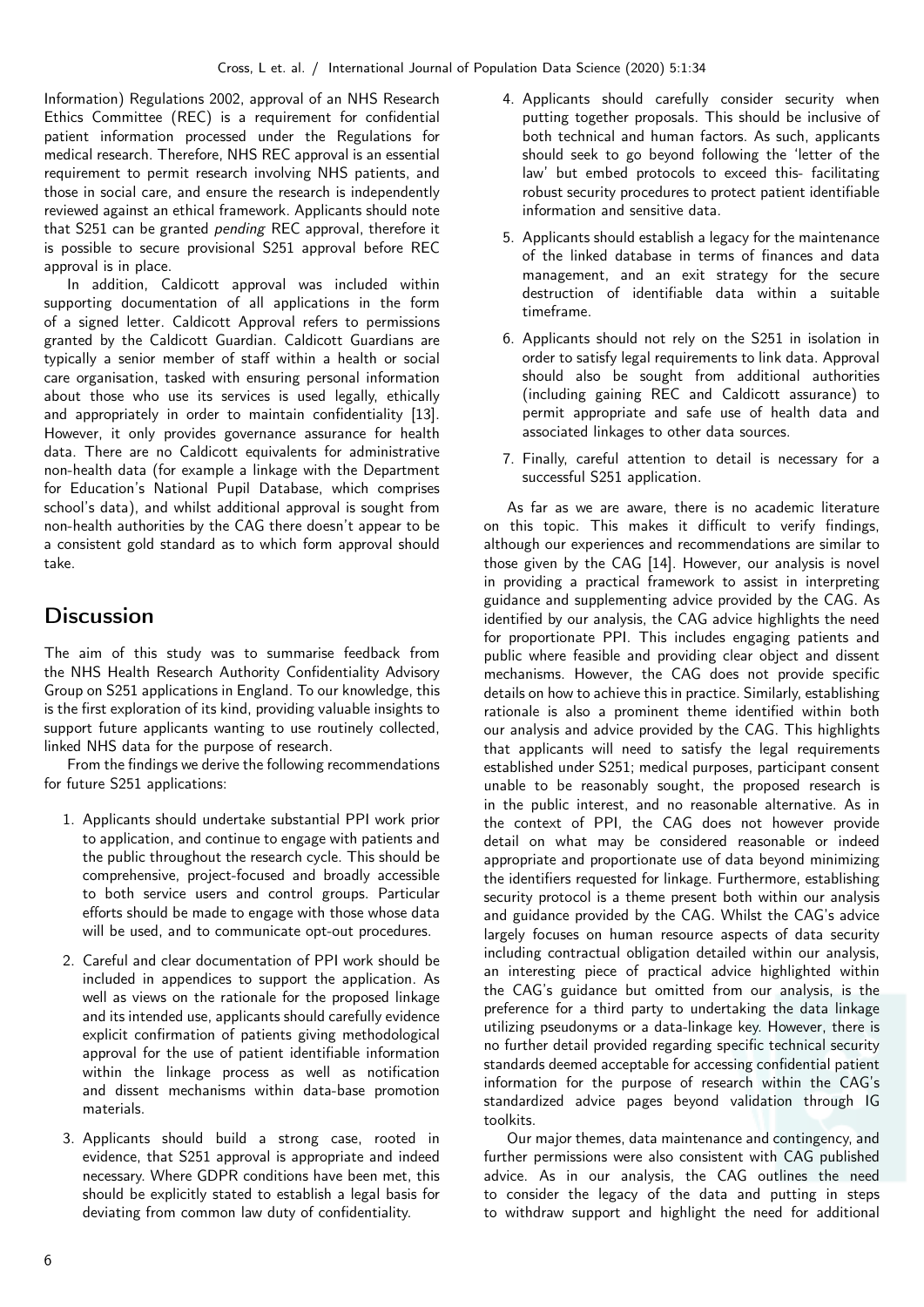approval. Similar to our findings, REC approval is explicitly mentioned however Caldicott Approval is not. Therefore, Caldicott Approval may strengthen an application but is not necessary for permission to be granted by the CAG. Our findings were also consistent with CAG advice in the context of non-health data, however whilst establishing lawful basis and securing permission were stated as essential, neither our analysis nor the CAG's advice provide a gold standard for implementation practice. Therefore, establishing a non-health data alternative is potentially a necessary and useful area of future attention.

### Limitations & future research

Findings and recommendations should be interpreted with caution, bearing in mind certain limitations with our approach. In particular, the analysis was based on a relatively small and select sample of applications for approval for data linkage produced under the auspices of a single site. Therefore, commentary and feedback may be specific to the experiences, strengths and weaknesses of this organisation. However, although the sample was select, there was heterogeneity across research topics, proposed linkages and methodologies. We are also aware that not all the themes generated by our analyses will be applicable to all future S251 applications and caution must be used in incorporating all our recommendations. Another limitation of this study is the use of thematic analysis to explore this topic. Although thematic analysis is very good for a broad overview of the data and can be used on documents in addition to research interviews, it is not nuanced enough as a methodological tool to explore the language used nor is it sophisticated enough to explore a particular phenomenon.

Furthermore, as far as we are aware, there is no academic literature in this area. This makes it difficult to verify findings. However, our experiences and recommendations do appear consistent with advice given by the CAG [\[14\]](#page-7-8). Any conclusions should therefore be considered as first steps in building a knowledge base regarding applying for health record linkage permissions, and as a stimulus for further exploration and collation of experience to help cross-validate and extend findings.

## Conclusion

Gaining Section 251 support can be a lengthy and complex process. To date there has been limited guidance that helps researchers navigate the ethical, practical and governance issues needed to gain approval. The analysis and recommendations within this article provide reasoned, evidenced, and clear approaches to preparing future applications. We hope it supports both future applicants and the CAG as the recommending authority, to continue high quality research using existing NHS data resources and enhance the nation's health and social care.

## Acknowledgments

We are grateful to our colleagues and all applicants for making their CAT and CAG feedback reports available, enabling this present analysis. In addition, we thank Professor Ruth Gilbert, University College London, for her valued thoughts and feedback on this article.

### Funding statement

LC and LEC were supported by a Medical Research Council Mental Health Data Pathfinder Award to King's College London. LEC also received salary support from the National Institute for Health Research (NIHR) Applied Research Collaboration South London (NIHR ARC South London) at King's College Hospital NHS Foundation Trust. AJ and RS are part-funded by the National Institute for Health Research (NIHR) Biomedical Research Centre at the South London and Maudsley NHS Foundation Trust and King's College London. JD is supported by NIHR Clinician Science Fellowship award (CS-2018-18-ST2-014) and has received support from a Medical Research Council (MRC) Clinical Research Training Fellowship (MR/L017105/1) and Psychiatry Research Trust Peggy Pollak Research Fellowship in Developmental Psychiatry. MH reports funding by NIHR and the Stefanou Foundation, UK. DO is supported by the National Institute for Health Research (NIHR) Biomedical Research Centre (BRC) at University College London Hospitals (UCLH). DO is also supported by the National Institute for Health Research ARC North Thames. This report is independent research supported by the National Institute for Health Research ARC North Thames. The views expressed in this publication are those of the author(s) and not necessarily those of the National Institute for Health Research or the Department of Health and Social Care.

### Ethics statement

Due to the secondary nature of this research, ethical approval was not necessary for this analysis.

### Statement on conflicts of interest

No authors have any conflicts to declare.

### References

- <span id="page-6-0"></span>1. The Caldicott Report. IHRIM. 1999;40(2):17–9.
- <span id="page-6-1"></span>2. Crook MA. The Caldicott report and patient confidentiality. Journal of Clinical Pathology. 2003;56(6):42610[.1136/jcp.56.6.426.](https://doi.org/10.1136/jcp.56.6.426)
- <span id="page-6-2"></span>3. Kho ME, Duffett M, Willison DJ, Cook DJ, Brouwers MC. Written informed consent and selection bias in observational studies using medical records: systematic review. BMJ (Clinical research ed). 2009;338:b866–b10. [1136/bmj.b866.](https://doi.org/10.1136/bmj.b866)
- <span id="page-6-3"></span>4. Wadman M. Child-study turmoil leaves bitter taste. Nature. 2012;485(7398):287–810. [1038/485287a.](https://doi.org/10.1038/485287a)
- <span id="page-6-4"></span>5. Jayatilleke N, Hayes RD, Chang CK, Stewart R. Acute general hospital admissions in people